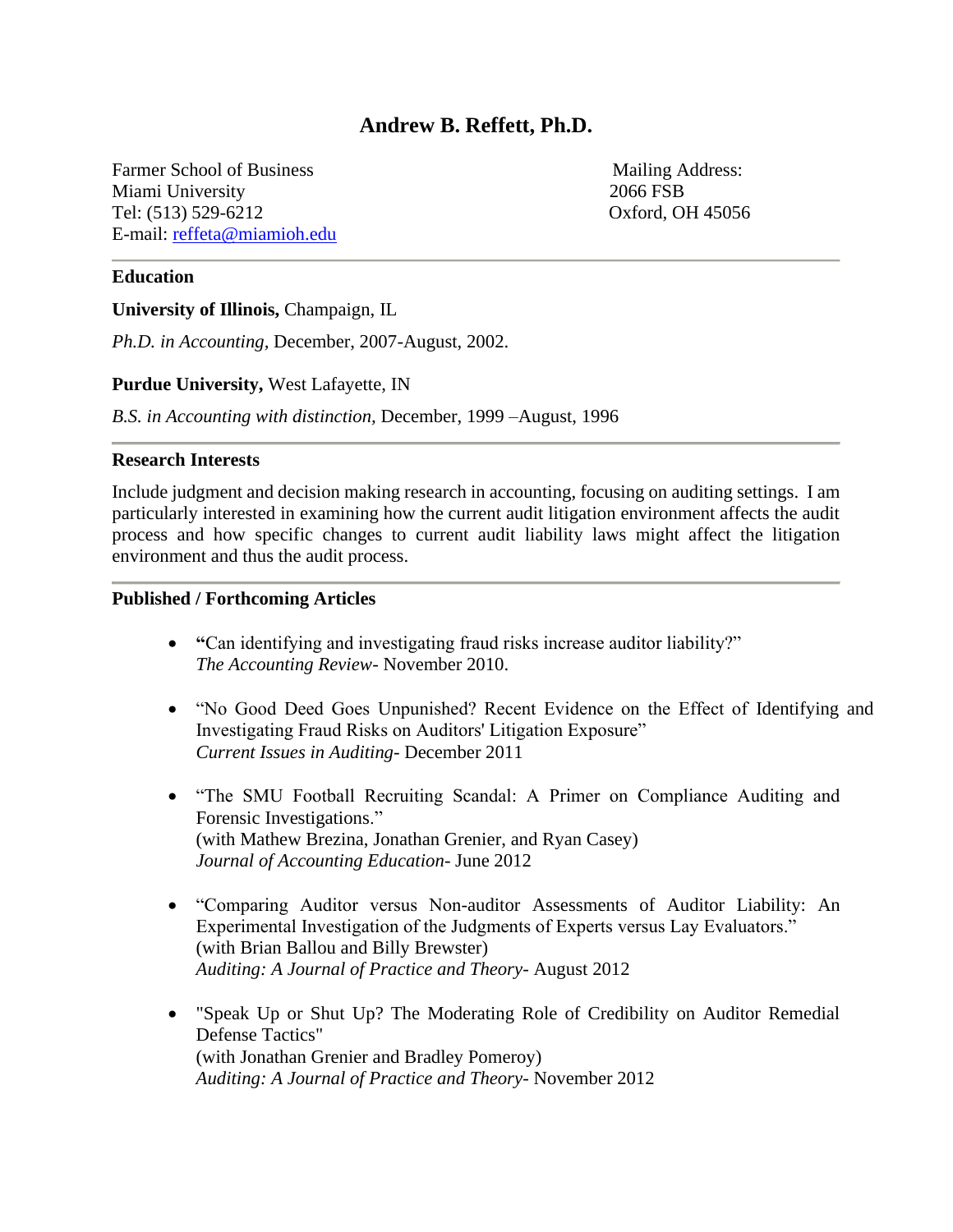- "When do auditor defense tactics increase rather than decrease perceived auditor negligence?" (with Jonathan Grenier and Bradley Pomeroy) *Current Issues in Auditing-* December 2012
- "The relative effect of identifying versus investigating fraud risks on auditors' liability exposure" *Advances in Accounting Behavioral Research-*2014
- "An experimental examination of underreporting of time" (with Tim Eaton and Gerald Gannod) *Journal of Managerial Issues –* Summer 2014
- "The Effect of Independent Expert's Recommendations on Juror Judgments of Auditor Negligence." (with Jon Grenier, Jordan Lowe and Rick Warne) *Auditing: Journal of Theory and Practice* –November 2015
- "Risk disclosures preceding negative outcomes: The effect of reporting critical audit matters on judgments of auditor liability" (with Marcus Doxey, Jon Grenier, and Kelsey Brasel). *The Accounting Review*-2016
- "Practitioner summary of "Risk disclosures preceding negative outcomes: The effect of reporting critical audit matters on judgments of auditor liability" (with Marcus Doxey, Jon Grenier, and Kelsey Brasel). *Current Issues in Auditing*-2016
- "Researching juror judgment and decision making in cases of alleged auditor negligence: Methodological considerations" (with Jon Grenier, Chad Simon, and Rick Warne) *Behavioral Research in Accounting*-2018
- "Deterring unethical behavior in online labor markets" (with William Brink, Tim Eaton, and Jon Grenier) *Journal of Business Ethics-*2019
- The effects of clawbacks on auditors' risk assessments and propensity to propose restatements" (With Billy Brink, Jon Grenier, and Jon Pyzoha) *Journal of Business Ethics*-2019
- The Effects of Specialist Type and Estimate Aggressiveness on Juror Judgments of Auditor Negligence. With Owen Brown, Jon Pyzoha, and Jon Grenier *Auditing: A Journal of Practice and Theory*-2019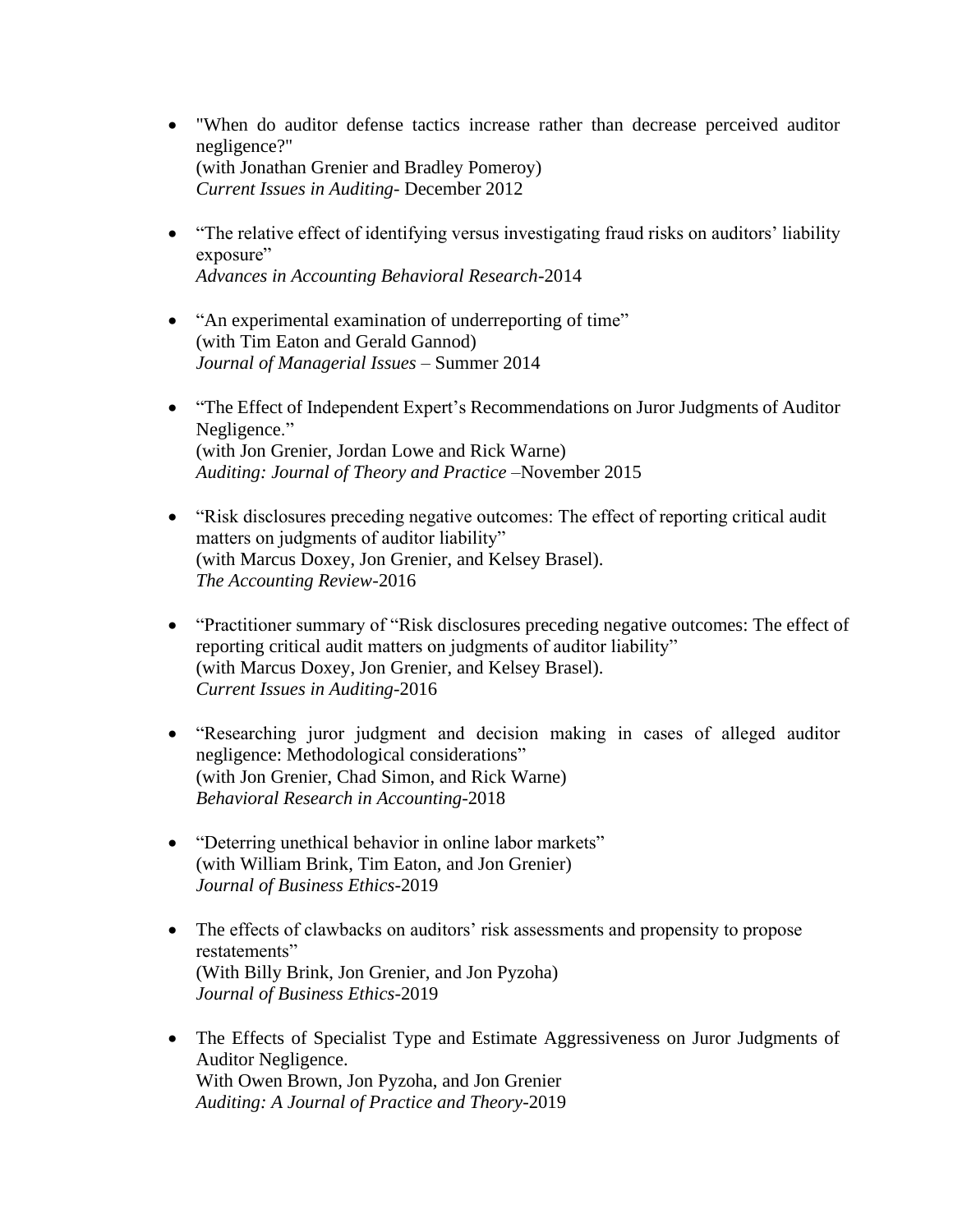- "Toward a more comprehensive theory of audit dispute resolution: Insights from prominent attorneys" (with Jordan Lowe, Eldar Maksymov, Mark Peecher, and Jeffrey Pickard) *Contemporary Accounting Research*
- "An Experimental Examination of Experienced versus Inexperienced Auditors' Reporting Decisions versus their Initial Judgments for Management Estimates" (with Brian Ballou, Dan Heitger and Les Heitger) *Journal of Forensic Accounting Research*
- "When does Utilizing Valuation Specialists reduce Auditors' Litigation Risk?" (With Owen Brown, Jon Grenier, Jon Pyzoha and Natalie Zielinski) *Current Issues in Auditing*
- Practitioner summary of "The Effects of Clawbacks and Auditors' Risk Assessments and Propensity to Propose Restatements" (With Billy Brink, Jon Grenier, Jon Pyzoha and Natalie Zielinski) *Current Issues in Auditing*
- Review of Factors Affecting the Outcomes of Legal Claims against Auditors (with Karen DeMeyst, Jordan Lowe, Mark Peecher, Jeffrey Pickerd) *Current Issues in Auditing*-Forthcoming
- "The effects of data analytic audit procedures on stakeholders' perceptions of audit quality" (funded by KPMG, with Jon Grenier and Brian Ballou) Forthcoming at *Accounting Horizons*
- Audit litigation risk management through insurance: Peering inside insurers' decision processes that affect coverage terms. (with Michele Frank, Eldar Maksymov, and Mark Peecher) Conditionally accepted at *Contemporary Accounting Research*

# **Working Papers**

• Punished for Being Skeptical: Understanding the Adverse Effects of Accurately Elevated Fraud Risk Assessments on Evaluators' Auditor Negligence and Compliance Judgments" (with Kamber Hetrick, Mark Peecher and Aaron Zimbelman) Under first round review at *Contemporary Accounting Research*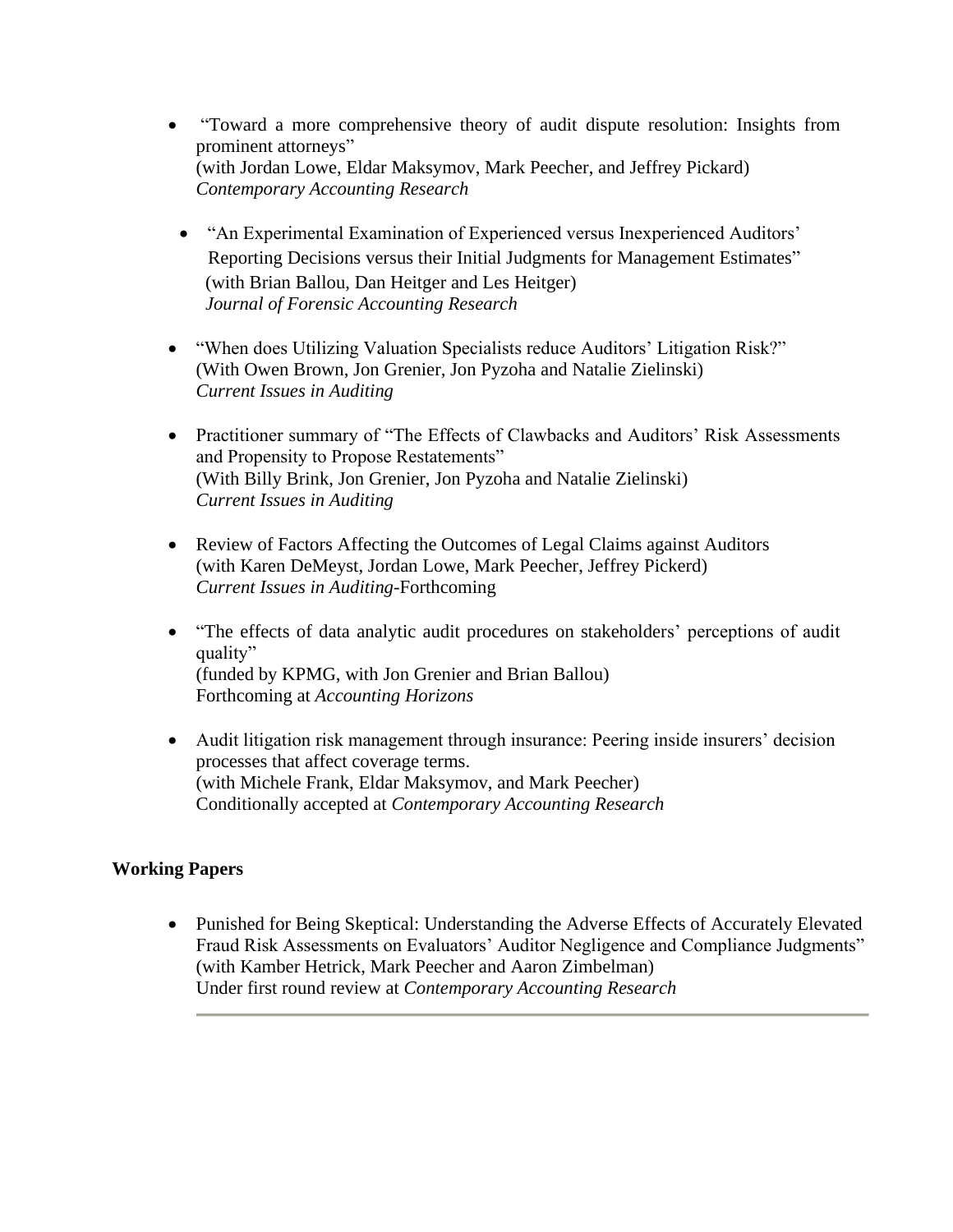### **Works in Progress**

- "Literature review of behavioral auditor liability research" (with Jon Grenier, Chad Simon, and Rick Warne) Working paper close to completion, will submit to *Behavioral Research in Accounting*
- Getting Audit Researchers' Feet Wet with Alternative Participant Pools (with M. Frank, Jon Pyzoha and G. Jenkins)

# **Presentations**

- "Examining intrinsic motivation as a multi-faceted construct: Implications for incentive contracting"
	- o University of Illinois Accounting Forum, August 2005.
- "Can identifying and investigating fraud risks increase auditor liability?"
	- o University of Evansville
	- o University of Texas, April 2008
	- o Indiana University, March 2008
	- o Notre Dame University March 2008
	- o University of Illinois Accounting Forum, April 2006
	- o American Accounting Association Audit mid-year meeting, January 2008
- "The Impact of Skepticism Level and Client-Attorney Expectations on Forensic Accountants' versus Auditors' Valuation Judgments"
	- o University of Nevada Las Vegas.
- "The Effects of Incentives and Time Reporting Delays on Underreporting of Time"
	- o ABO conference, fall 2011
	- o University of Kentucky, spring 2012
- "Speak up or shut up. The moderating role of credibility on the efficacy of auditor defense tactics"
	- o ABO Conference, fall 2011
	- o Miami University
	- o University of Nevada-Las Vegas
- "Juror dysfunction: Can auditors reduce the penalty for getting close but failing to detect fraud?"
	- o To be presented at the Brigham Young University *Accounting Research Symposium*
	- o AAA audit mid-year meeting, January 2015
- "Risk disclosures preceding negative outcomes: The effect of reporting critical audit matters on judgments of auditor liability"
	- o University of Illinois Auditing Research Symposium, Fall 2014
	- o AAA audit mid-year meeting, January 2015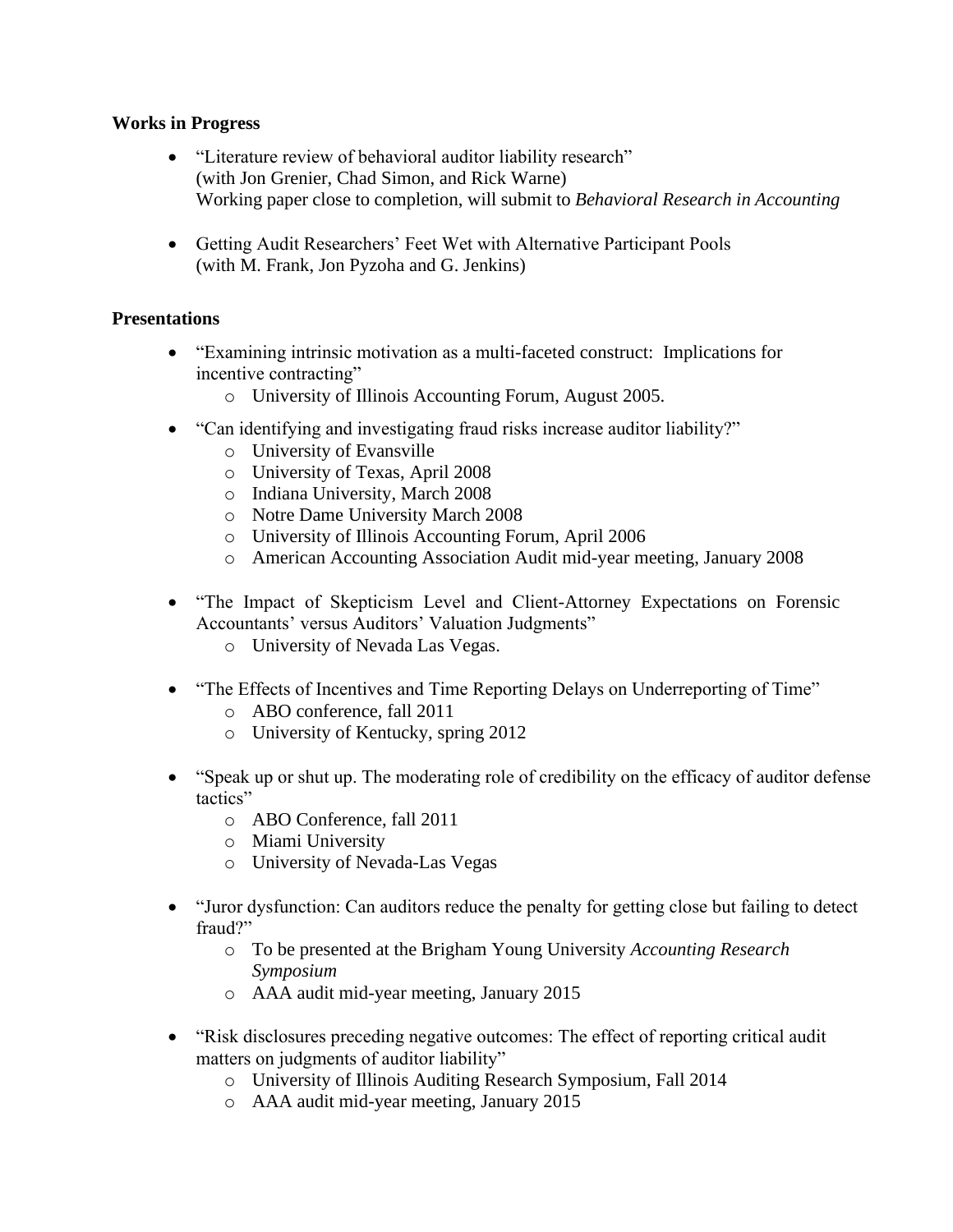- "Does using specialists provide auditors with safe harbor protection for aggressive management estimates?"
	- o AAA annual meeting, August 2016.
- Discussant of "It pays to be extraverted; Executive personality and career outcomes", AAA annual meeting, August 2016.
- Discussant of "The role of entrepreneurial intent and need for achievement in accounting students' career aspirations: some preliminary data", AAA annual meeting, August 2016.
- Discussant of "The relation between excess control and cost of capital in publically traded Brazilian companies", AAA annual meeting, August 2016.
- Discussant of "Thus do they all: A model for R&D investment", AAA annual meeting, August 2016.
- Moderator, Presentation of Best Papers and Best Ph.D. student paper session, 2019 Audit Midyear Meeting.
- Panelist, "Building Flexible Curricula for a Rapidly Changing Profession", Academic Program Leaders Group/Federation of Schools of Accountancy 2019 Joint Seminar.

# **Experience:**

# **Miami University**

*Assistant Professor (2008-2013) Associate Professor (2013-present) Professor (Starting July 1, 2017) Acting Department Chair (July 1, 2017-March 31, 2018) Department Chair (April 1, 2018-Present)*

*Courses Taught – Miami University*

- ACC 321- Intermediate Financial Accounting
- ACC 358- Accounting Internship Preparation
- ACC 453 Undergraduate Financial Statement Auditing
- ACC 458 Advanced Undergraduate Financial Statement Auditing
- ACC 490 Multiple independent study courses
- ACC 653 Graduate (Masters) Assurance Services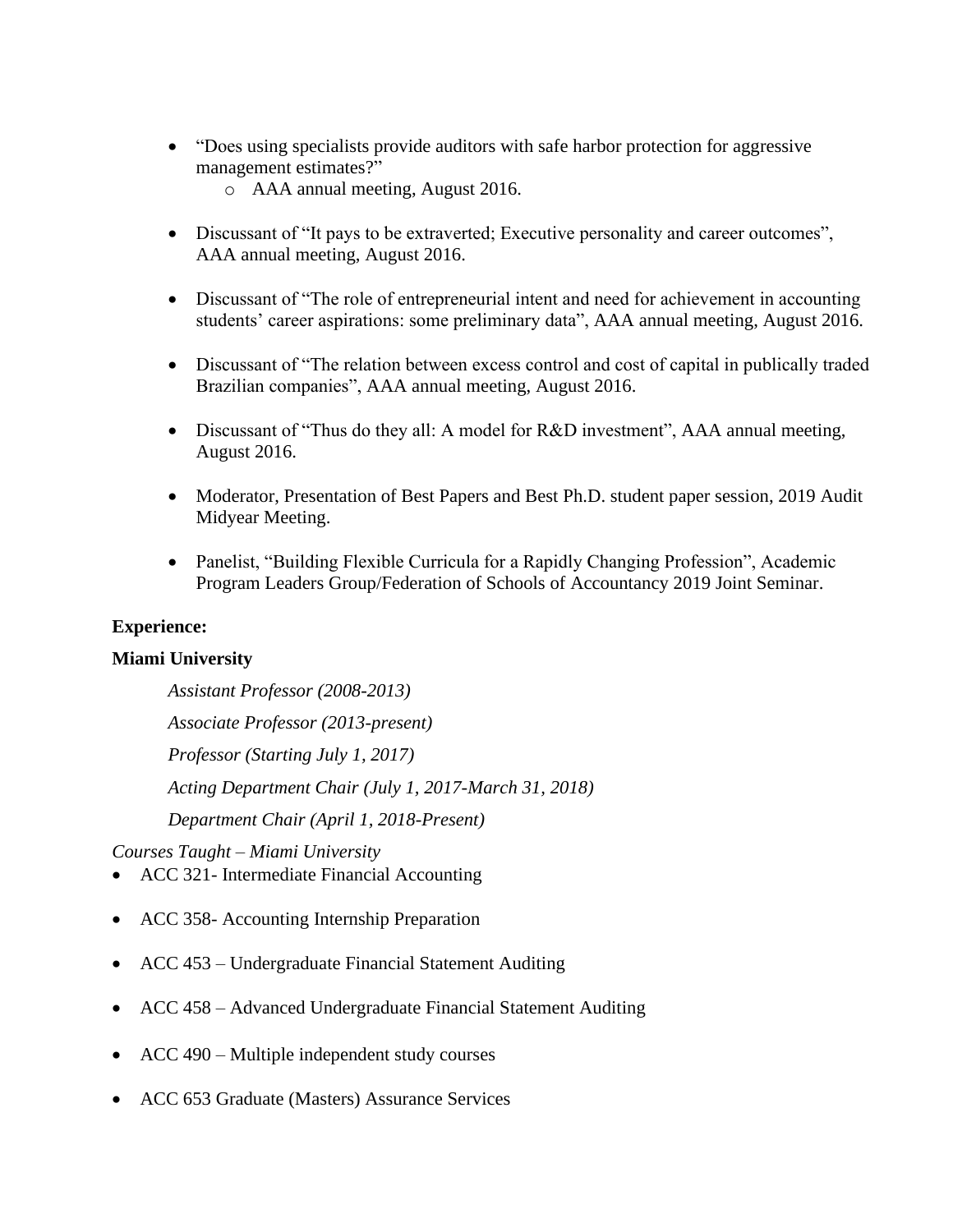### **University of Illinois Urbana-Champaign**

### *Instructor*

- Accounting Control Systems: Summers of 2003 & 2004
- Undergraduate Assurance and Attestation (Auditing): Fall 2006, Fall 2007
- Graduate Assurance and Attestation: Spring 2008

### **Ernst & Young, LLP** (Indianapolis, Indiana)

- *Tax & Audit Intern,* Spring of 1999
- *Staff & Senior Auditor,* January 2000- April 2002

### **Service to the Department of Accountancy**

- Department Chair
- Acting Department Chair
- Member of the Scholarship Committee
- Member of the Teaching Evaluation Committee
- Chair of the Teaching Evaluation Committee
- Member of the Personnel Committee
- Faculty Advisor for the Deloitte Case Competition
- Chair of the Finance and External Relations Committee

### **Service to the School of Business**

- Member of the FSB Executive Committee
- Member of the FSB Budget Task Force
- Member of the teaching effectiveness committee
- Speaker at new faculty orientation
- Member of the diversity committee
- Undergraduate studies committee
- Chair of Anderson Lecture Series committee

### **Service to the University**

- Served on the comprehensive exam committee for a Psychology doctoral student.
- Dissertation committee for a Psychology doctoral student
- Member of University Senate
- Chair elect of the Executive Committee
- Chair of the University Senate Executive Committee

### **Service to the Profession**

- Ad hoc reviewer at *The Accounting Review*
- Ad hoc reviewer at *Auditing: A Journal of Practice and Theory*
- Ad hoc reviewer at *Accounting, Organizations, and Society*
- Ad hoc reviewer at *Advances in Accounting Behavioral Research*